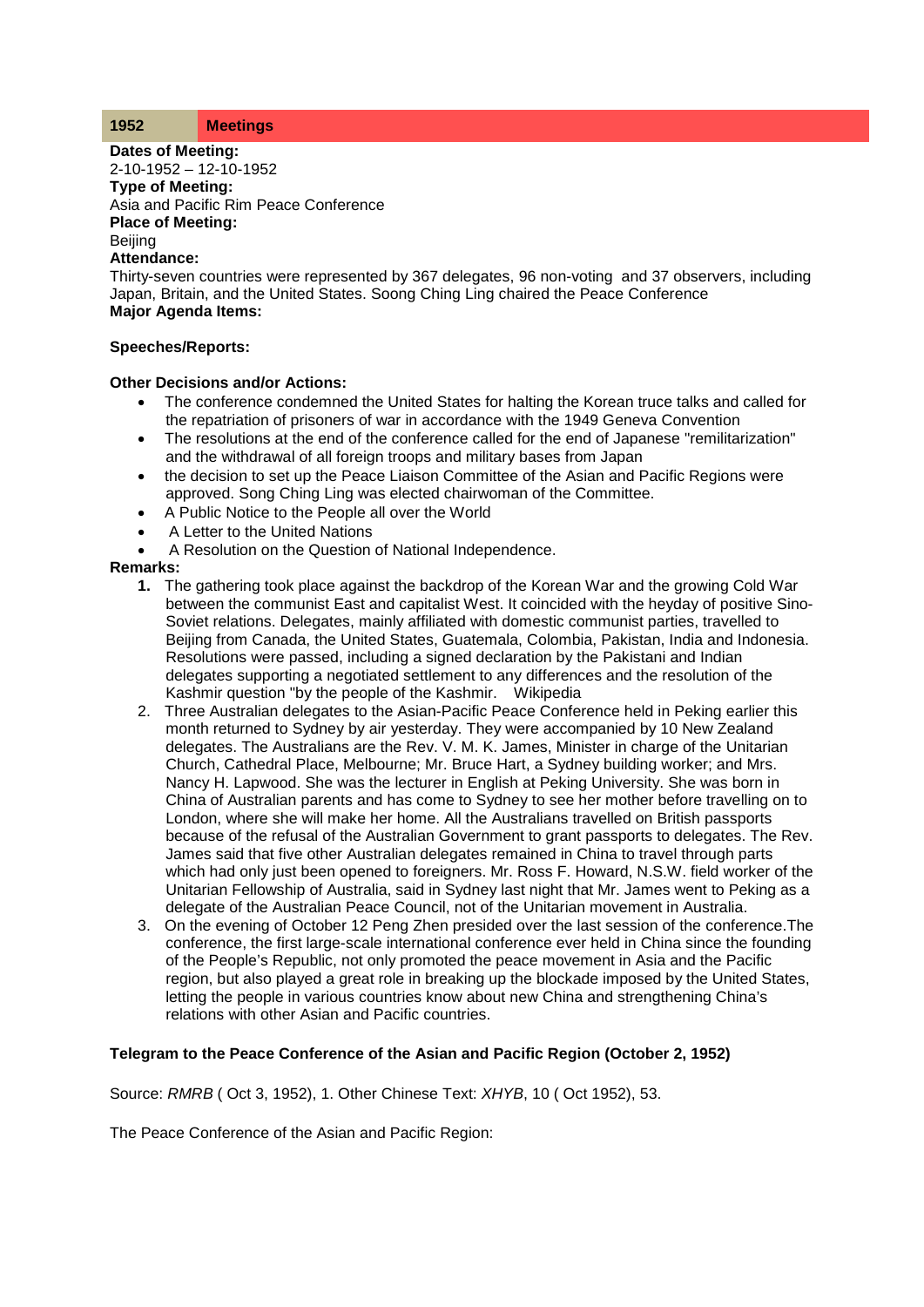The convening of the Peace Conference of the Asian and Pacific Region will be a tremendous contribution to the great common cause of the people of Asia, of the Pacific region, and of the entire world in safeguarding peace. My sincere wishes for the success of this conference. (Signed as Chairman of the National Committee of the CPPCC and dated) .

Mao Zedong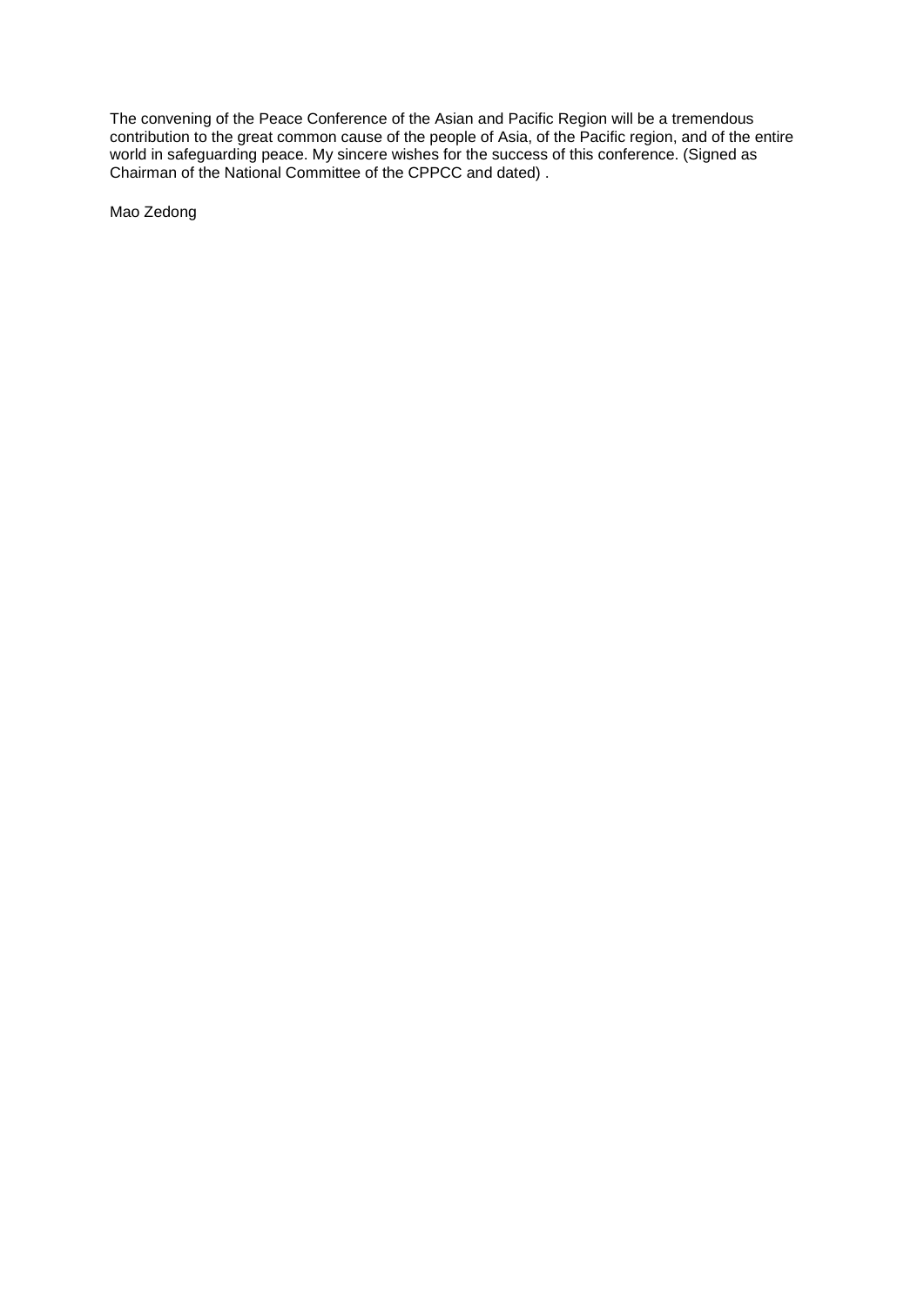Declassified in Part - Sanitized Copy Approved for Release @ 50-Yr 2013/07/16 : CIA-RDP83-00423R000200270001-9 حاجا د ermation PRESENTATION FORM FOR GRAPH 13 February 1953 (Submit to HQ-00/C in triplicate with process sheet attached) DIST: ORIG-GRAPHICS; DUPL-CASE FILE; TRIPL-SOURCE FILE; QUAD-FO RECORD AREA China SUBJECT Peace Conference of the Asian and Pacific Regions in Peiping in October 1952. **GIFT**  $]$  loan NUMBER OF ITEMS AND CATEGORY **A.S.**, negatives, or slides) Eighteen glossy print photographs and caption sheet -- all released by the Hsinhua News Agency, P.O. Box 561, Peiping, China. a with ුග  $\sqrt{3}$ onnetter DESCRIPTION OF MATERICO October 1952 DATE OF EXPOSURE A34087 Unnumbered photograph: One of the sessions of the Conference. Woman marked with an "X" is Mrs. Kay Gardner, a Canadian delegate. Photo No. 80821 Soong Ching Ling (right), leader of the Chinese delegation, talks with Daw Khin Chit, women's representative of Burma to the Peace Conference of the Asian and Pacific regions. 80826 Viet-Nam delegates to the Peace Conference of the Asian and Pacific Regions meet the Erench youth delegation in Peiping. From left to right: Nguyen Man Thug, Chairman of the Viet-Nam Journalists association and deputy leader of the Viet-Nam delegation; Robert Gerber, National Secretary of the Union of French Republican Youth and head of the French youth delegation; a hero of Viet-Nam People's Army; and a guerrilla heroine of Viet-Nam.  $C/A \sim P - 3/68$ <br>Yuan Ying (right), a famous Buddhist monk and member of the Chinese 80828 delegation to the Peace Conference of the Asian and Pacific Regions talks with Thakin Kodaw Hmaing (left), Chairman of the Burma Peace Committee and head of the Burmese Delegation, at the recess of the Conference Session. 81234 Delegates of Korea and Japan exchange opinions in front of the Conference Hall. From left to right: Mun Yae Bong, Korean actress; Kenta Kaneko, Executive Committee member of World Federation of Trade Unions and member of the All-Japan Metal Workers' Union; and Kanemou Nakamura, acting-chief of the Japanese delegation to the Peace Conference of the Asian and Pacific Regions.  $.50X1$ FOR HEADQUARTERS USE ONLY 50X1  $00 - A$  NO. DATE FORWARDED TO GR BY GMP 4 CASE NO. RETURN DEADLINE (IF LUAN) GR CONTROL NO. NITRATE FILM EXPLOSIVE SHI **INDER SPECIAL CARRIER REGULATIONS** dconc

'50X1 FORM NO. Declassified in Part - Sanitized Copy Approved for Release @ 50-Yr 2013/07/16 : CIA-RDP83-00423R000200270001-9